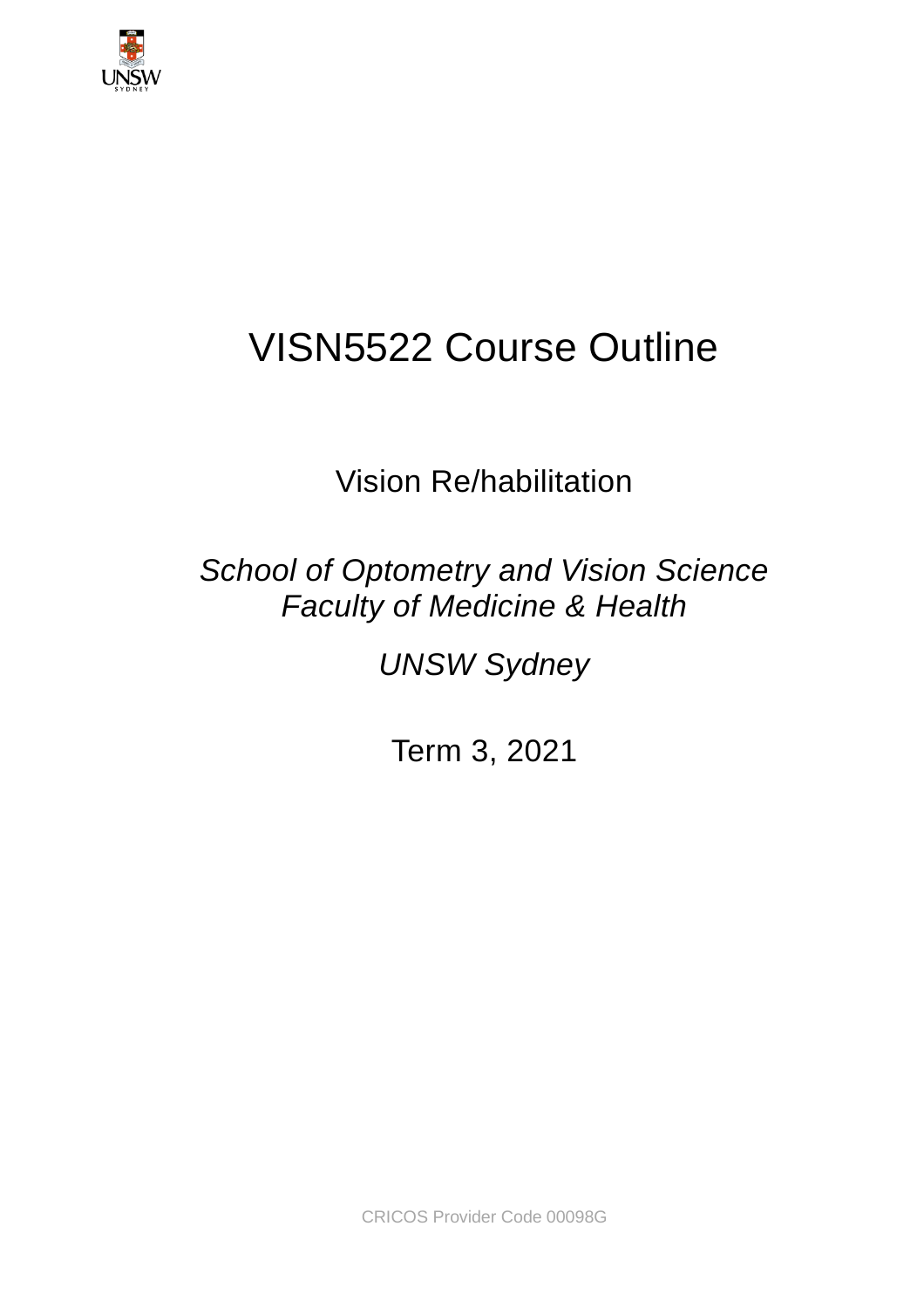# **1. Staff**

| <b>Position</b>                       | <b>Name</b>                                        | <b>Email</b>                                  | <b>Contact Details</b>                                                                                                                |
|---------------------------------------|----------------------------------------------------|-----------------------------------------------|---------------------------------------------------------------------------------------------------------------------------------------|
| Course<br>Convenor<br>and<br>Lecturer | Dr Sharon<br>Oberstein                             | s.oberstein@unsw.edu.au                       | Contact by email for to arrange a<br>meeting or post generic queries on the<br>discussion forum in Moodle                             |
|                                       |                                                    |                                               | <b>UNSW Optometry Clinic, School of</b><br>Optometry and Vision Science, Ground<br>Floor, North Wing, Rupert Myers<br><b>Building</b> |
|                                       | Associate                                          | s.khuu@unsw.edu.au                            | Contact by email                                                                                                                      |
| Lecturer                              | <b>Professor Sieu</b><br>Khuu                      |                                               | School of Optometry and Vision<br>Science, UNSW Sydney                                                                                |
| Lecturer<br>and Tutor                 | Dr Bronwen Scott                                   | bronwen.scott@unsw.edu.au                     | Contact by email                                                                                                                      |
| Lecturer<br>and Tutor                 | Dr Mick Gleeson                                    | <b>TBA</b>                                    | Contact by email                                                                                                                      |
|                                       | Dr Revathy Mani                                    | revathy.mani@unsw.edu.au                      | Contact by email                                                                                                                      |
|                                       | Dr Lisa Dillon                                     | lisa.dillon1@unsw.edu.au                      |                                                                                                                                       |
| Guest<br><b>lecturers</b>             | Dr Mohit<br>Shivdasani<br><b>Professor Michael</b> | m.shivdasani@unsw.edu.au                      | <b>Graduate School of Biomedical</b><br>Engineering, UNSW Sydney                                                                      |
|                                       | Kalloniatis<br>Dr Carol Chu                        | m.kalloniatis@CFEH.com.au<br>cchu@cfeh.com.au | Centre For Eye Health                                                                                                                 |

# **2. Course information**

Units of credit: **6**

Pre-requisite(s): **Must be enrolled in the Graduate Diploma in Orientation and Mobility 5420 and completed VISN5512 and VISN5513**

Teaching times and locations: **Fully Online** (please refer to course Moodle site for up-todate information). There will be a 1-hour online tutorial per week. See Moodle

#### **2.1 Course summary**

This course provides students undertaking the Graduate Diploma in Orientation and Mobility with a review of contemporary learning theories, vision enablers and the opportunity to apply critical analyses to emerging technology in the field of vision rehabilitation/habilitation. This course will be delivered online and its scope includes a review of contemporary learning theories, vision enablers, a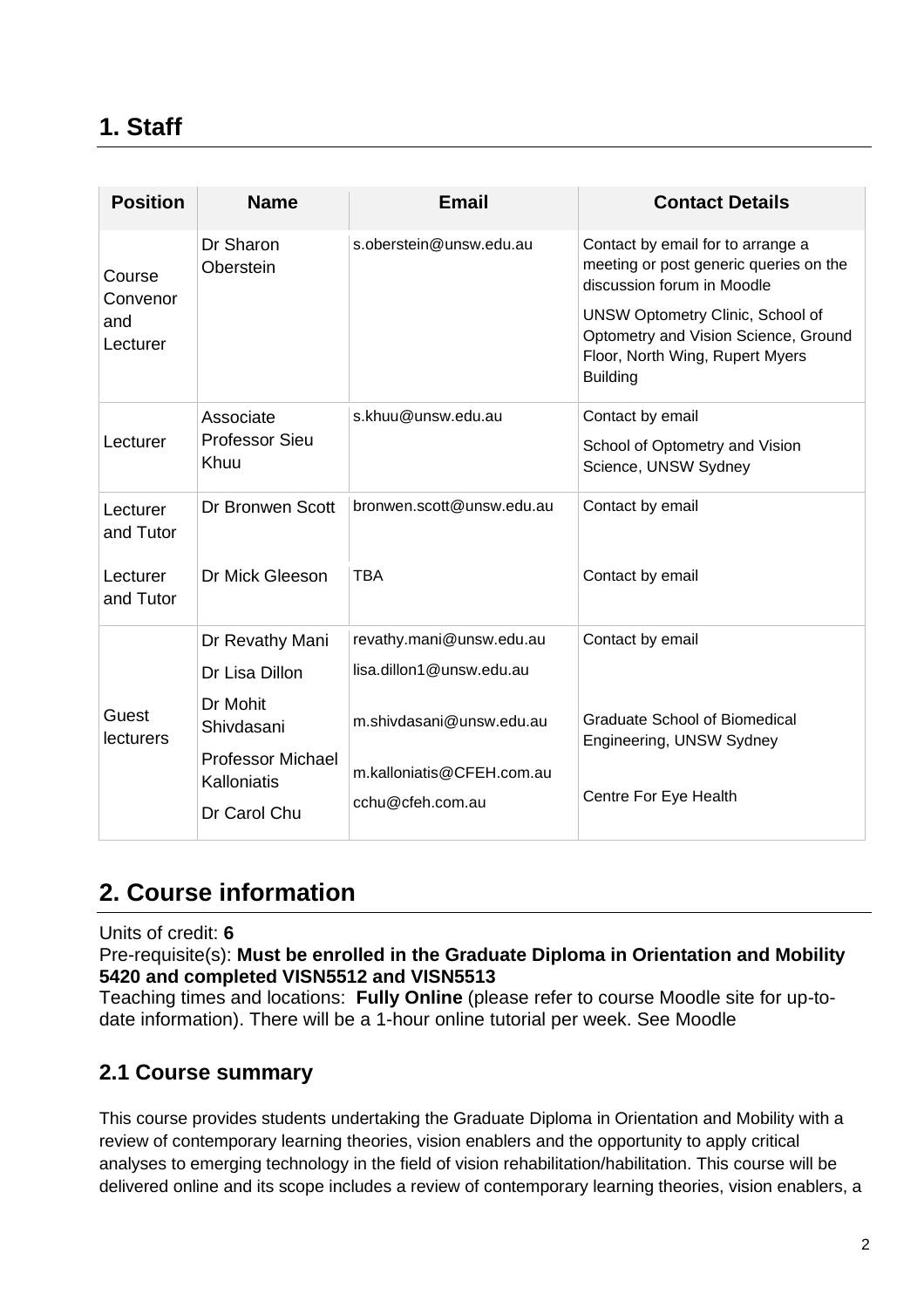critical analysis of emerging technology and a review of optical and non-optical aids, especially those that improve orientation and mobility in people with vision loss.

#### **2.2 Course aims**

This course aims to develop knowledge of the contemporary learning theories, vision enablers, emerging technology and optical and non-optical aids.

#### **2.3 Course learning outcomes (CLO)**

At the successful completion of this course you (the student) should be able to:

- 1. Articulate and evaluate contemporary learning theories and teaching methods to design Orientation & Mobility interventions
- 2. Explain, analyse and apply instructional strategies to optimise client outcomes
- 3. Identify vision re/habilitation enablers (optical/non optical aids) and their applications
- 4. Critique emerging technologies for people who are blind or have low vision

#### **2.4 Relationship between course and program learning outcomes and assessments**

| <b>Course</b><br>Learning<br><b>Outcome</b><br>(CLO) | <b>LO Statement</b>                                                                                                              | Program<br>Learning<br><b>Outcome</b><br>(PLO)                                                                       | <b>Related</b><br>Tasks &<br><b>Assessment</b>       |
|------------------------------------------------------|----------------------------------------------------------------------------------------------------------------------------------|----------------------------------------------------------------------------------------------------------------------|------------------------------------------------------|
| CLO <sub>1</sub>                                     | Articulate and evaluate contemporary learning<br>theories and teaching methods to design<br>Orientation & Mobility interventions | PLO <sub>1</sub><br>PLO <sub>2</sub><br>PLO <sub>4</sub><br>PLO <sub>6</sub>                                         | Research Essay,<br><b>Final Exam</b>                 |
| CLO <sub>2</sub>                                     | Explain, analyse and apply instructional strategies<br>to optimise client outcomes                                               | PLO <sub>1</sub><br>PLO <sub>2</sub><br>PLO <sub>3</sub><br>PLO <sub>4</sub><br>PLO <sub>5</sub><br>PLO <sub>6</sub> | Research Essay,<br>Performance,<br><b>Final Exam</b> |
| CLO <sub>3</sub>                                     | Identify vision re/habilitation enablers (optical/non<br>optical aids) and their applications                                    | PLO <sub>4</sub><br>PLO <sub>5</sub><br>PLO <sub>6</sub>                                                             | Performance,<br>Final exam                           |
| CLO <sub>4</sub>                                     | Critique emerging technologies for people who are<br>blind or have low vision                                                    | PLO <sub>4</sub><br>PLO <sub>5</sub><br>PLO <sub>6</sub>                                                             | Performance,<br>Final exam                           |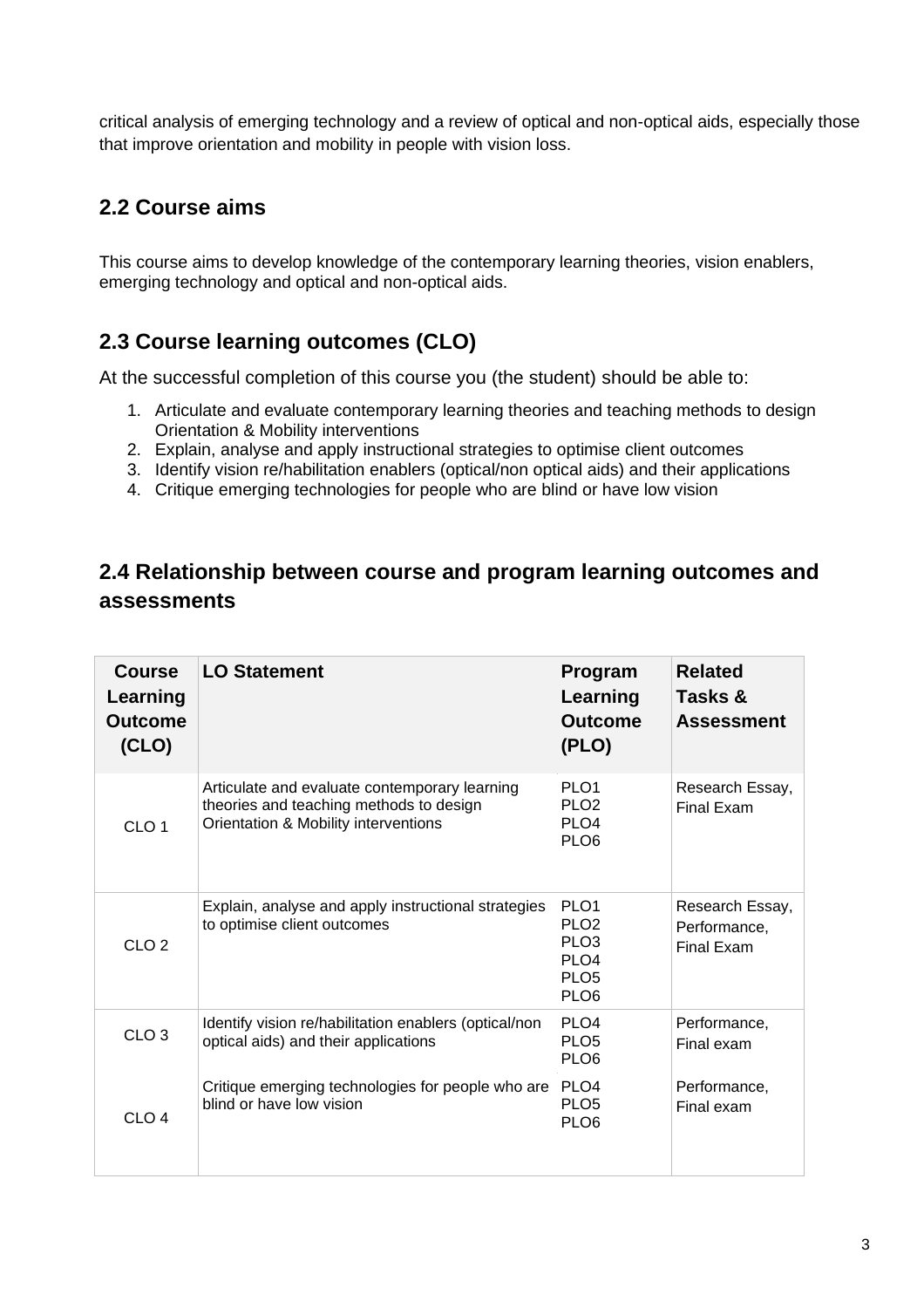# **3. Strategies and approaches to learning**

#### **Learning and teaching activities**

- This course will be delivered across 1 term of study and will be online. It will comprise of a series of pre-recorded lectures that will be delivered on a weekly basis through the 10-week teaching term. Lectures will be supported by online tutorials and practicals to promote greater understanding and application of content.
- Tutorials and practicals (observation) will engage students in reviewing research, case studies and activities that expands their conceptualisation of the impact of vision loss on daily activities and behaviour. Practicals will allow for learning of the use of vision aids including how and when they are recommended to low vision individuals.
- Online tutorials and practicals are compulsory. Students should be prepared to make the most of this time with industry experts. The tutorials and practicals are designed to consolidate knowledge, explore how to apply knowledge in O&M practice, and foster the development of graduate attributes such as communication skills, teamwork and collaborative skills, ethics, and professional understanding.
- Assessments provide the opportunity for engagement with quality research, demonstration of knowledge, skills and reflections for professional development, and writing skills.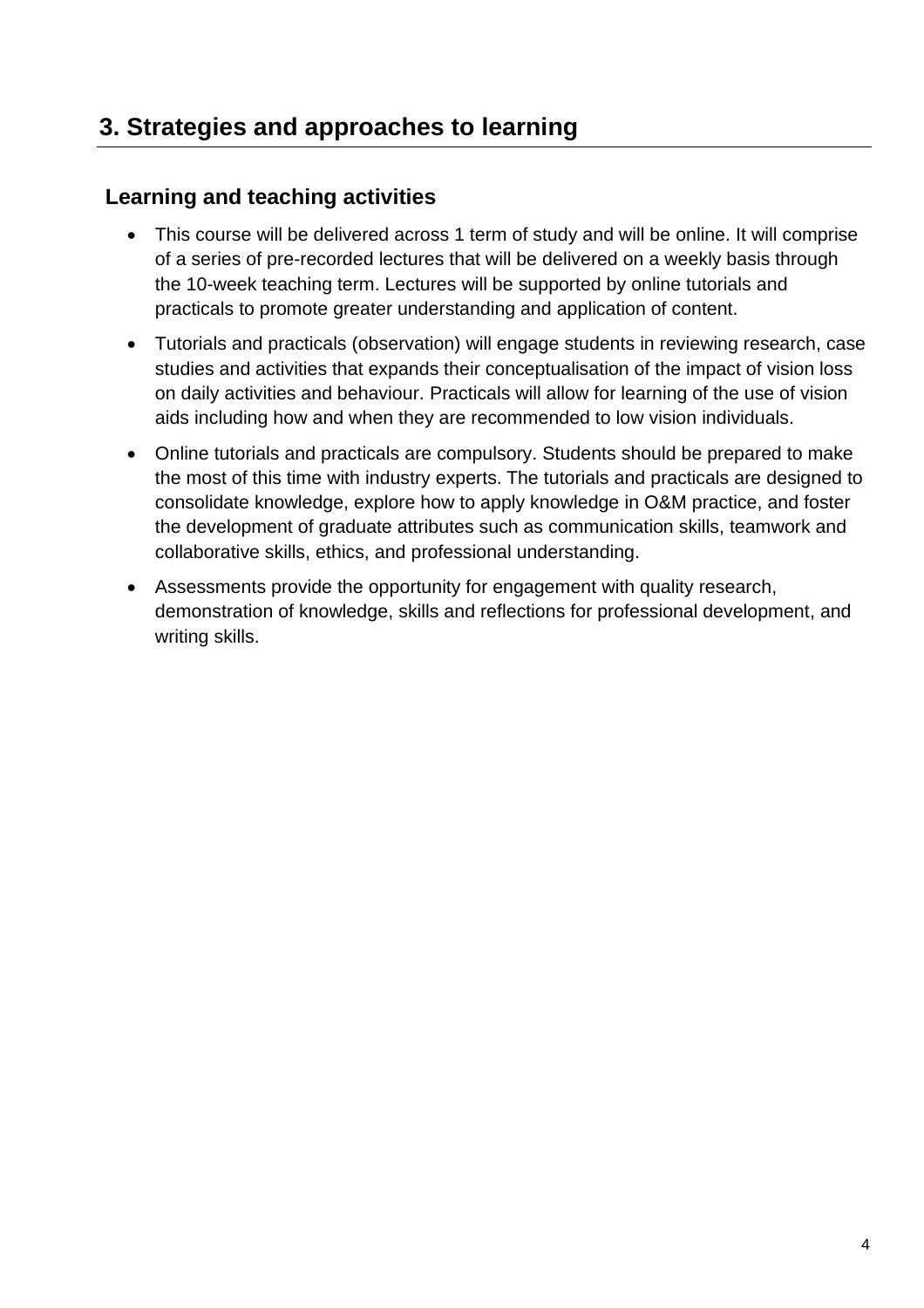

# **5. Course schedule and structure**

| <b>Week</b>      | <b>Teaching Block</b>                                                                                      | <b>Lecture content</b>                                                                                                                                                                                                                                                                                                                                                                                                                                                                                                                                                                                                                                                                                                                                       |                             | <b>Assessments</b>                  |
|------------------|------------------------------------------------------------------------------------------------------------|--------------------------------------------------------------------------------------------------------------------------------------------------------------------------------------------------------------------------------------------------------------------------------------------------------------------------------------------------------------------------------------------------------------------------------------------------------------------------------------------------------------------------------------------------------------------------------------------------------------------------------------------------------------------------------------------------------------------------------------------------------------|-----------------------------|-------------------------------------|
| Week 1           | Introduction to the course<br>1. Contemporary Learning<br>theories, teaching/<br>instructional strategies. | Introduction to course<br>Introduction to Rehabilitation and<br><b>Habilitation</b><br><b>Contemporary Learning Theories</b><br>-Behavioural-learning theory<br>-Memory and information processing                                                                                                                                                                                                                                                                                                                                                                                                                                                                                                                                                           | No tutorial                 |                                     |
| Week 2,<br>3 & 4 | <b>Teaching/instructional</b><br>strategies.                                                               | <b>Early learning Childhood Theories</b><br>Week 2<br>-Introduction to working with children<br>-Early Childhood Learning Theory and<br>applications: behavioural and developmental<br>theory<br>-Early Childhood Learning Theory and<br>applications: socio-cultural and sociobehaviour<br>theory<br>Week 3<br>-Instructional Strategies 1 (early childhood)<br>-Instructional Strategies 2 (primary and high<br>school)<br>-Instructional Strategies 3 (primary and high<br>school)<br>-Learning preferences and engagement<br><b>Adult application</b><br>Week 4<br>- Guided Learning - Teaching Methods for<br>Adults (Lecture 1)<br>-Discovery Learning - Teaching Methods for ---<br>Adults (Lecture 2)<br>-Instructional Strategies applied to Adults | Weekly Tutorial 11am Monday | AT1: Research Essay<br>Part A (10%) |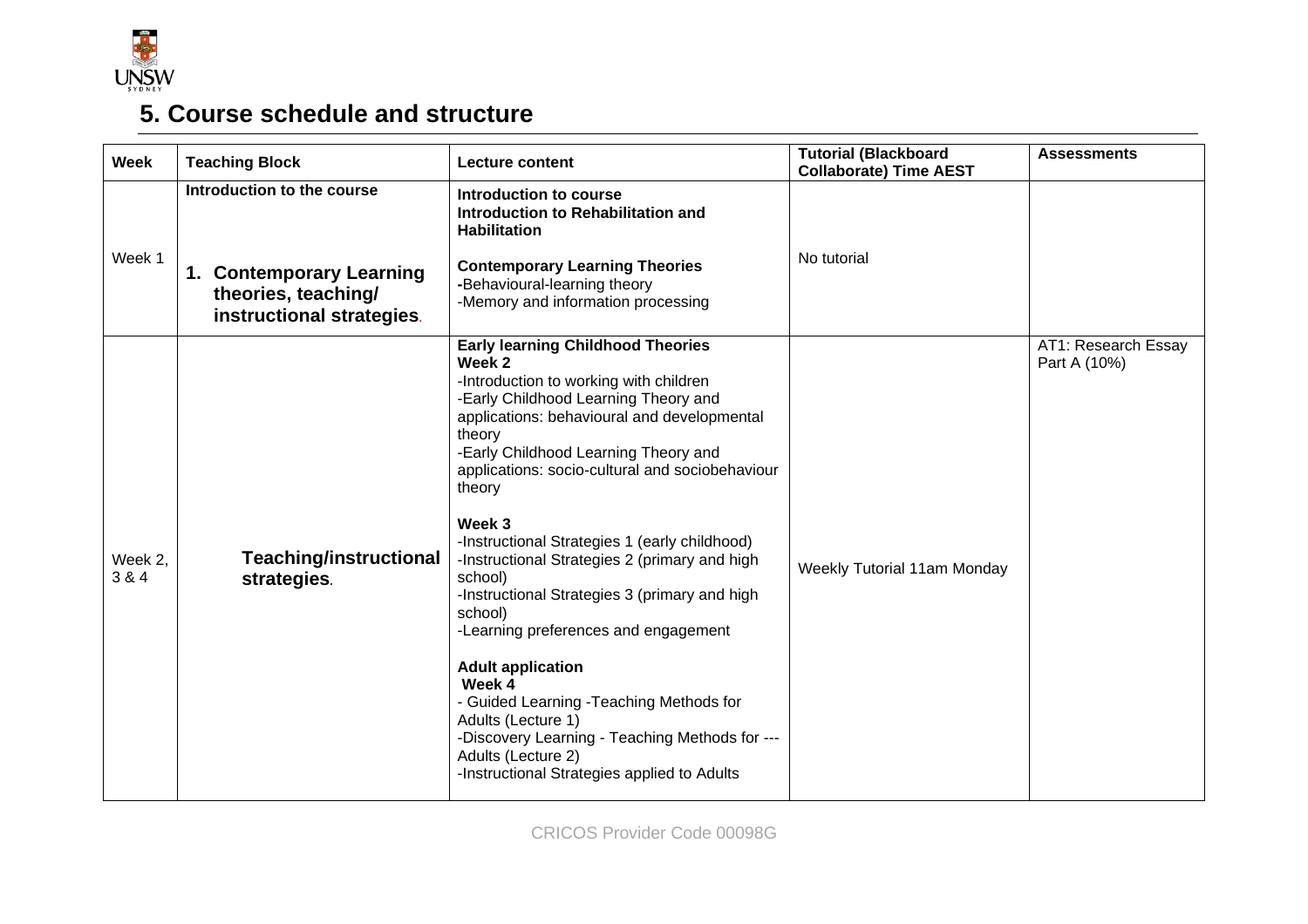| Week 5          | 2. Interventions: Optical<br>and non-optical aids<br>includes a Low Vision Clinic<br>Observation practical session | <b>Low Vision Clinic</b><br><b>Optical Aids and Magnification</b><br><b>Non optical Aids</b><br><b>Glare reduction</b>                                                                                                                                                                                                                                                                                            | Assistive Technology Webinars<br>(2 hours) |                                       |
|-----------------|--------------------------------------------------------------------------------------------------------------------|-------------------------------------------------------------------------------------------------------------------------------------------------------------------------------------------------------------------------------------------------------------------------------------------------------------------------------------------------------------------------------------------------------------------|--------------------------------------------|---------------------------------------|
| Week 6          | <b>Flexibility week</b>                                                                                            | <b>Multidisciplinary Low Vision Expo</b>                                                                                                                                                                                                                                                                                                                                                                          | No Tutorial                                | AT1: Research Essay<br>Part B (30%)   |
| Week 7<br>and 8 |                                                                                                                    | <b>Advanced Low vision: Telescopes and</b><br><b>Prisms</b><br>-Monocular telescopes and Field expansion<br>-Hemianopia and Peli prisms<br>-Using a monocular aid in O&M program<br>planning and implementation<br><b>Bioptic Telescopes</b><br><b>Vision and Driving licensure</b><br>-Unconditional and conditional driving licence<br>requirements in Australia<br>-Delivering bad news and acceptance of loss | <b>Weekly Tutorial 11am Monday</b>         | AT2: Performance -<br>Video (10% Wk8) |
| Weeks<br>9      | 3. Emerging Technology                                                                                             | -Basic visual function revisited and retinal<br>remodelling<br>-Sight Restoration Emerging technology<br>-Other Emerging technology applied to the<br>O&M specialist                                                                                                                                                                                                                                              | Weekly Tutorial 11am Monday                |                                       |
| Week<br>10      | Integration week:<br>4. Multidisciplinary<br>approach and professional<br>practice                                 | -Early access to Low Vision Rehabilitation and<br>Multidisciplinary care<br>-Working collaboratively with families and<br>professionals (B Scott)                                                                                                                                                                                                                                                                 | <b>Integration Tutorial</b>                | AT2: Performance -<br>Poster (30%)    |
| Exam<br>period  |                                                                                                                    |                                                                                                                                                                                                                                                                                                                                                                                                                   |                                            | AT3: Final exam<br>(20%)              |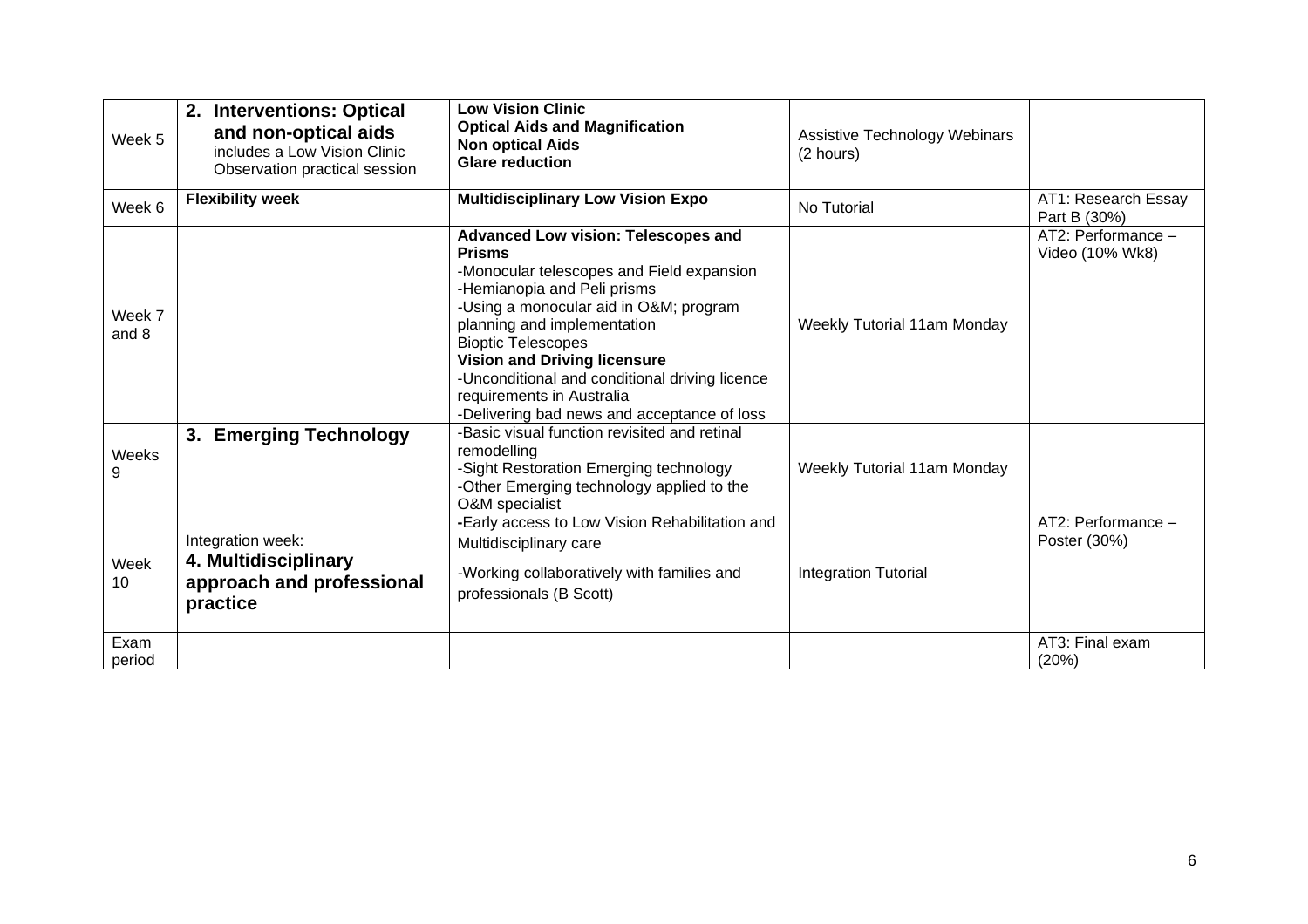#### **5. Assessment**

#### **5.1 Assessment tasks and criteria**

There are three assessment tasks in this course designed to enable you to demonstrate that you have achieved the course learning outcomes. Completion and submission of all assessment tasks by the due date are necessary to receive a final mark in the course. Late submissions without approved Special Considerations will be subject to a 10% penalty of the assessment task weighting per day. See:<https://www.optometry.unsw.edu.au/study/undergraduate-degrees/important-information-and-policies>

| <b>Task</b>                                     | <b>Description</b>                                                                                                                                                                                                                                                                                                                                                                                                                                                                                                                                                                                         | Weight                     | <b>Due Date</b>                                                                                  | <b>Feedback</b>                                                             |
|-------------------------------------------------|------------------------------------------------------------------------------------------------------------------------------------------------------------------------------------------------------------------------------------------------------------------------------------------------------------------------------------------------------------------------------------------------------------------------------------------------------------------------------------------------------------------------------------------------------------------------------------------------------------|----------------------------|--------------------------------------------------------------------------------------------------|-----------------------------------------------------------------------------|
| Assessment 1:<br>Research Essay<br>(2000 words) | Students will choose 1 child and 1 adult case study<br>from four given case studies. This task comprises of 2<br>parts:<br>Part A: Students to identify the learning theory that<br>would be most suitable to each of your chosen cases<br>and justify your choice (300 words, 10%, due in Week<br>3)<br>Part B: Drawing on the feedback students received for<br>Part A, students will then apply the identified learning<br>theory to identify suitable teaching strategy(es) for each<br>of your chosen cases and justify your choice of the<br>teaching strategy(s) (2000 words, 30%, due in Week 6)   | Part A: 10%<br>Part B: 30% | Part A due week 3<br>Friday 1 October<br>5pm<br>Part B due week 6<br>Friday 22 October<br>5pm    | Written feedback and<br>grades will be provided 2<br>weeks after submission |
| Assessment 2:<br>Performance                    | This assignment will assess students on their practical<br>knowledge and use of vision rehabilitation enablers<br>(optical/non-optical), technology and their application.<br>1. Video (10%). Students will submit a short 3-5<br>min video demonstrating how to teach the use of<br>a monocular telescope:<br>for enlargement and<br>for field expansion<br>2. Case Report Poster (30%). Students will<br>present a poster on a single case observed<br>during their low vision clinic placement. Where<br>observation of a clinic is not possible, students<br>will be provided with a simulated client. | 40%                        | Video due week 8<br>Friday 5 November<br>5pm<br>Poster due week 10<br>Friday 19 November<br>5pm. | Written feedback and<br>grades will be provided 2<br>weeks after submission |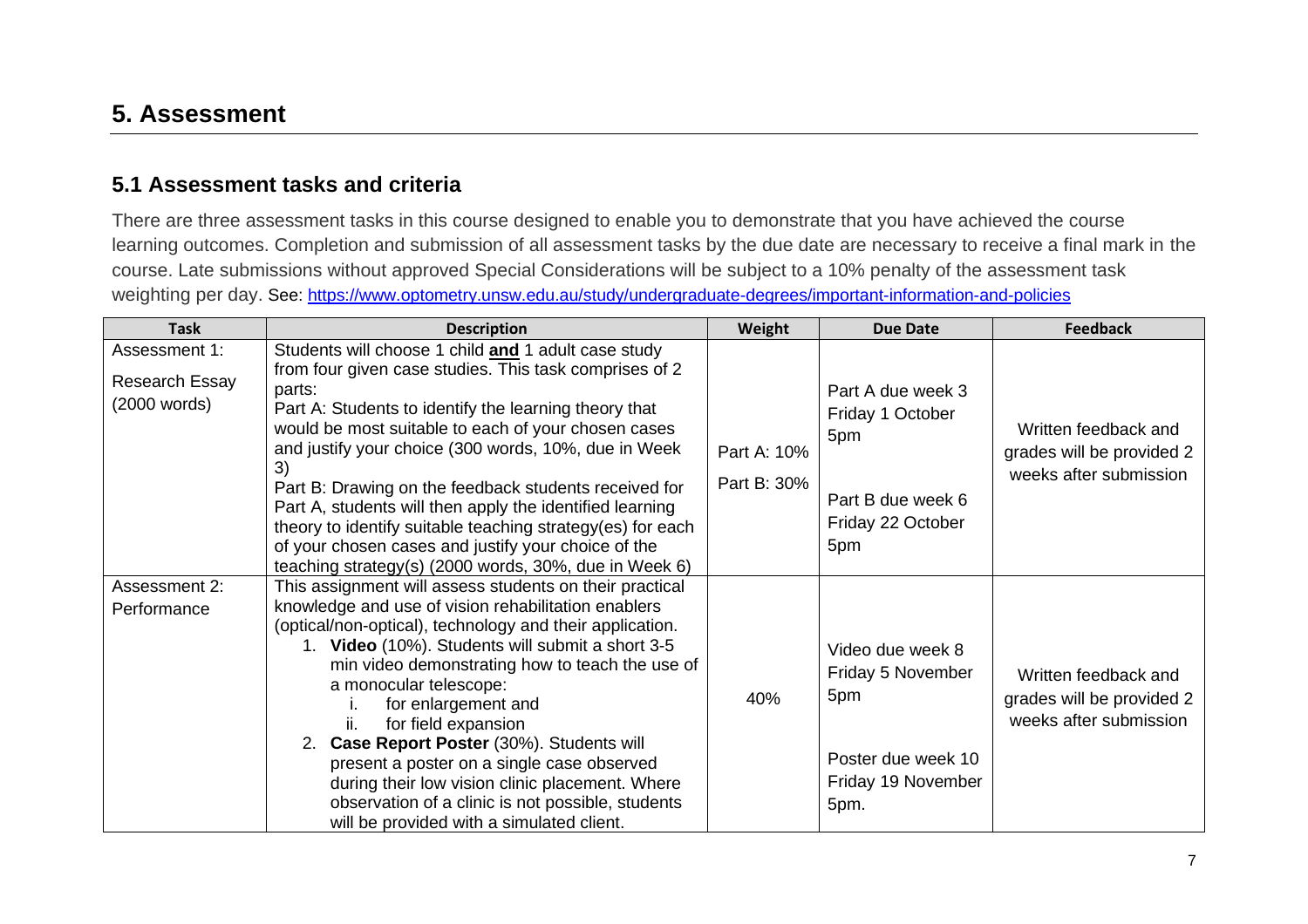|                             | Students will analyse the intervention/low vision<br>aid/outcome deployed in the case, evaluate the<br>design of the intervention, and discuss their<br>learning from observing the intervention in the<br>context of the clinic and client. Students will then<br>be required to present their analysis, evaluation<br>and discussion in the form of a poster. You are<br>recommended to use multimedia to create a<br>creative, informative and engaging poster. |     |                    |                                                      |
|-----------------------------|--------------------------------------------------------------------------------------------------------------------------------------------------------------------------------------------------------------------------------------------------------------------------------------------------------------------------------------------------------------------------------------------------------------------------------------------------------------------|-----|--------------------|------------------------------------------------------|
| Assessment 3:<br>Final Exam | Students will have an (open book) online exam.                                                                                                                                                                                                                                                                                                                                                                                                                     | 20% | Exam Period<br>TBA | Grades will be provided<br>following the exam period |

#### **Further information**

UNSW grading system: [student.unsw.edu.au/grades](https://student.unsw.edu.au/grades)

UNSW assessment policy: [Assessment Policy](https://www.gs.unsw.edu.au/policy/documents/assessmentpolicy.pdf)

UNSW assessment information: [student.unsw.edu.au/assessment](https://student.unsw.edu.au/assessment)

#### **5.3 Submission of assessment tasks**

|                                               | Assignments should be submitted via Moodle (electronic submission).                                                                                                                                                                                                                                                                                                                                                                                                                                                                                                                                                                                                                                                                                                                                                                                                                                                                                         |
|-----------------------------------------------|-------------------------------------------------------------------------------------------------------------------------------------------------------------------------------------------------------------------------------------------------------------------------------------------------------------------------------------------------------------------------------------------------------------------------------------------------------------------------------------------------------------------------------------------------------------------------------------------------------------------------------------------------------------------------------------------------------------------------------------------------------------------------------------------------------------------------------------------------------------------------------------------------------------------------------------------------------------|
| <b>Assignment</b>                             | https://www.optometry.unsw.edu.au/study/undergraduate-degrees/important-information-and-policies                                                                                                                                                                                                                                                                                                                                                                                                                                                                                                                                                                                                                                                                                                                                                                                                                                                            |
| <b>Submissions</b>                            |                                                                                                                                                                                                                                                                                                                                                                                                                                                                                                                                                                                                                                                                                                                                                                                                                                                                                                                                                             |
|                                               | SCHOOL OF OPTOMETRY AND VISION SCIENCE, UNSW                                                                                                                                                                                                                                                                                                                                                                                                                                                                                                                                                                                                                                                                                                                                                                                                                                                                                                                |
| <b>Assessment Procedures</b>                  | SUPPLEMENTARY EXAMINATION INFORMATION, 2021                                                                                                                                                                                                                                                                                                                                                                                                                                                                                                                                                                                                                                                                                                                                                                                                                                                                                                                 |
| <b>UNSW Assessment</b><br>Policy <sup>1</sup> | <b>SPECIAL CONSIDERATION</b><br>On some occasions, sickness, misadventure or other circumstances beyond your control may prevent you from completing a course<br>requirement, such as attending a formal end of semester examination. In these cases you may apply for Special Consideration. UNSW<br>operates under a Fit to Sit/ Submit rule for all assessments. If a student wishes to submit an application for special consideration for<br>an exam or assessment, the application must be submitted prior to the start of the exam or before an assessment is submitted. If a<br>student sits the exam/ submits an assignment, they are declaring themselves well enough to do so. The application must be made via<br>Online Services in myUNSW. Log into myUNSW and go to My Student Profile tab > My Student Services > Online Services > Special<br>Consideration and attach student's supporting documentation (such as a medical certificate). |
|                                               | <b>CHRONIC ISSUES AND PRE-EXISTING CONDITIONS</b>                                                                                                                                                                                                                                                                                                                                                                                                                                                                                                                                                                                                                                                                                                                                                                                                                                                                                                           |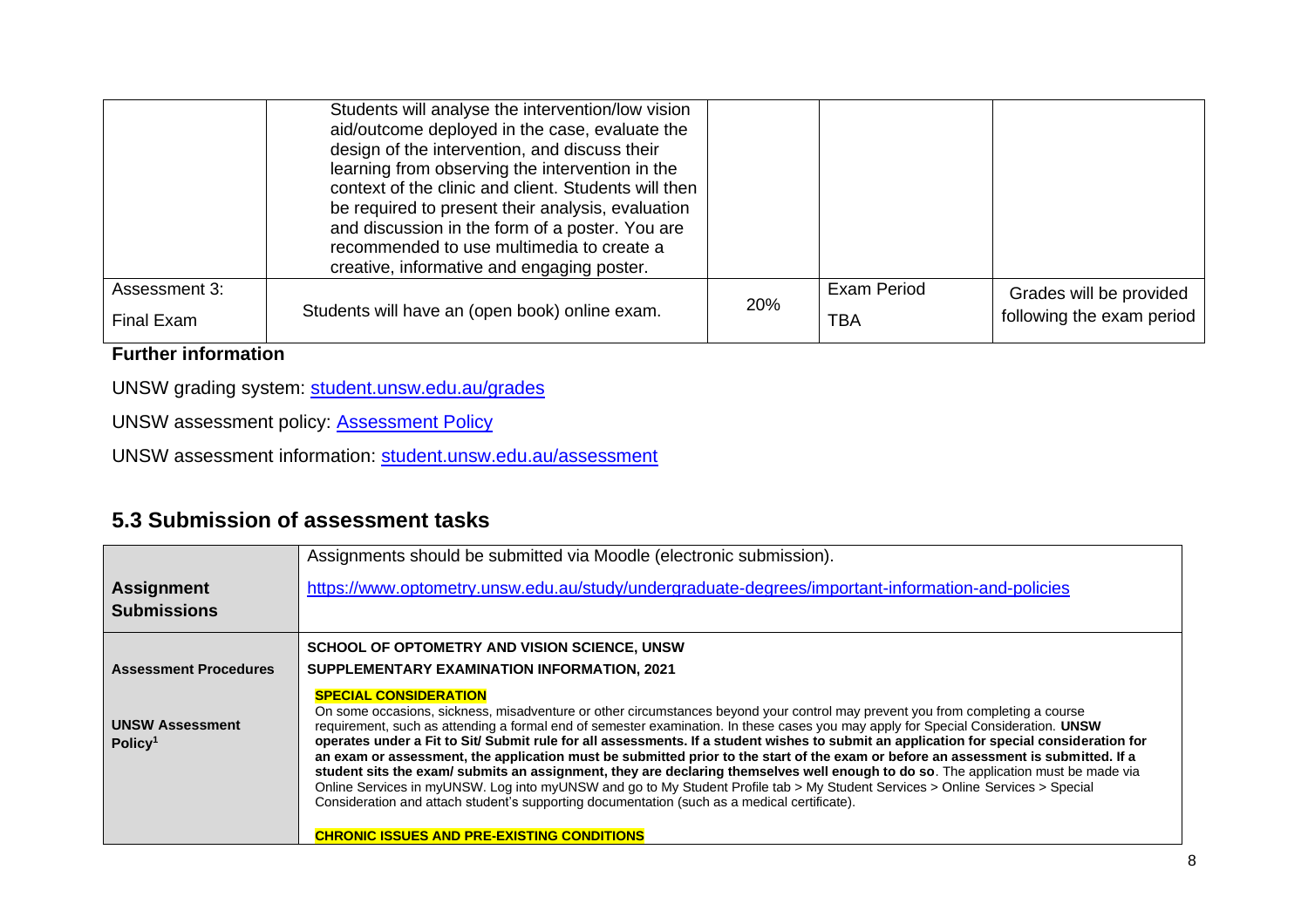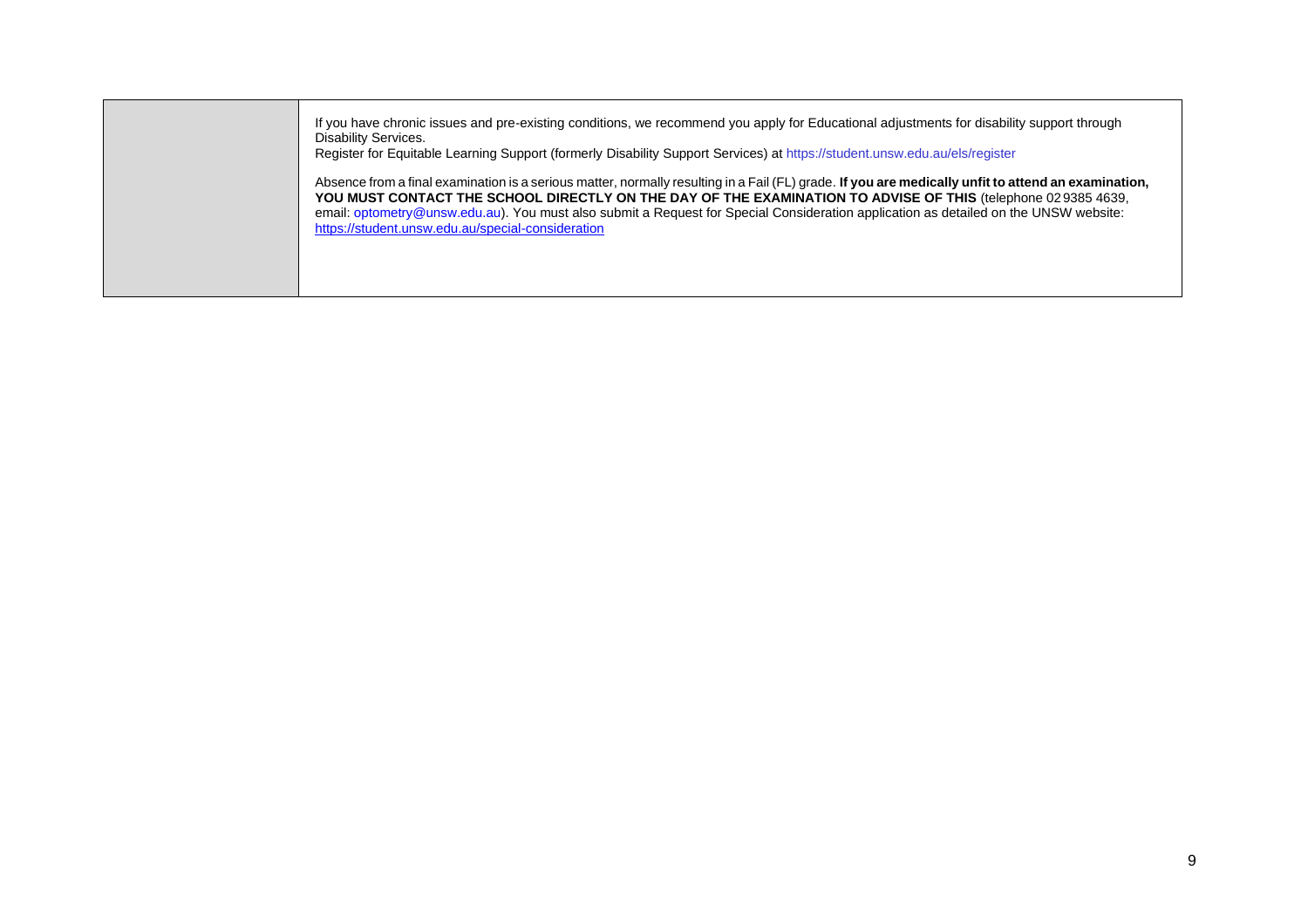

# **6. Academic integrity, referencing and plagiarism**

**Referencing** is a way of acknowledging the sources of information that you use to research your assignments. You need to provide a reference whenever you draw on someone else's words, ideas or research. Not referencing other people's work can constitute plagiarism.

Further information about referencing styles can be located at [student.unsw.edu.au/referencing](https://student.unsw.edu.au/referencing)

**Academic integrity** is fundamental to success at university. Academic integrity can be defined as a commitment to six fundamental values in academic pursuits**:** honesty, trust, fairness, respect, responsibility and courage.<sup>2</sup> At UNSW, this means that your work must be your own, and others' ideas should be appropriately acknowledged. If you don't follow these rules, plagiarism may be detected in your work.

Further information about academic integrity and **plagiarism** can be located at:

- The *Current Students* site [student.unsw.edu.au/plagiarism](https://student.unsw.edu.au/plagiarism)*,* and
- The *ELISE* training site [subjectguides.library.unsw.edu.au/elise](http://subjectguides.library.unsw.edu.au/elise)

The *Conduct and Integrity Unit* provides further resources to assist you to understand your conduct obligations as a student: [student.unsw.edu.au/conduct.](https://student.unsw.edu.au/conduct)

<sup>2</sup>International Center for Academic Integrity, 'The Fundamental Values of Academic Integrity', T. Fishman (ed), Clemson University, 2013.

## **7. Readings and resources**

Refer to the Leganto List on Moodle, and readings or resources referred to in lectures

## **8. Administrative matters**

School of Optometry and Vision Science UNSW, Sydney SYDNEY UNSW NSW 2052, AUSTRALIA *https://www.optometry.unsw.edu.au/*

| Work Health and Safety <sup>3</sup> | A copy of the Induction booklet distributed at this training is available from the School of<br>Optometry and Vision Science office (RMB3.003) and the School website at:<br>https://www.optometry.unsw.edu.au/about/information-and-policies/work-health-<br>and-safety |
|-------------------------------------|--------------------------------------------------------------------------------------------------------------------------------------------------------------------------------------------------------------------------------------------------------------------------|
| <b>Equity and Diversity</b>         | Those students who have a disability or are dealing with personal circumstances<br>that affect their study that requires some adjustment in their teaching or learning<br>environment are encouraged to discuss their study needs with the course                        |